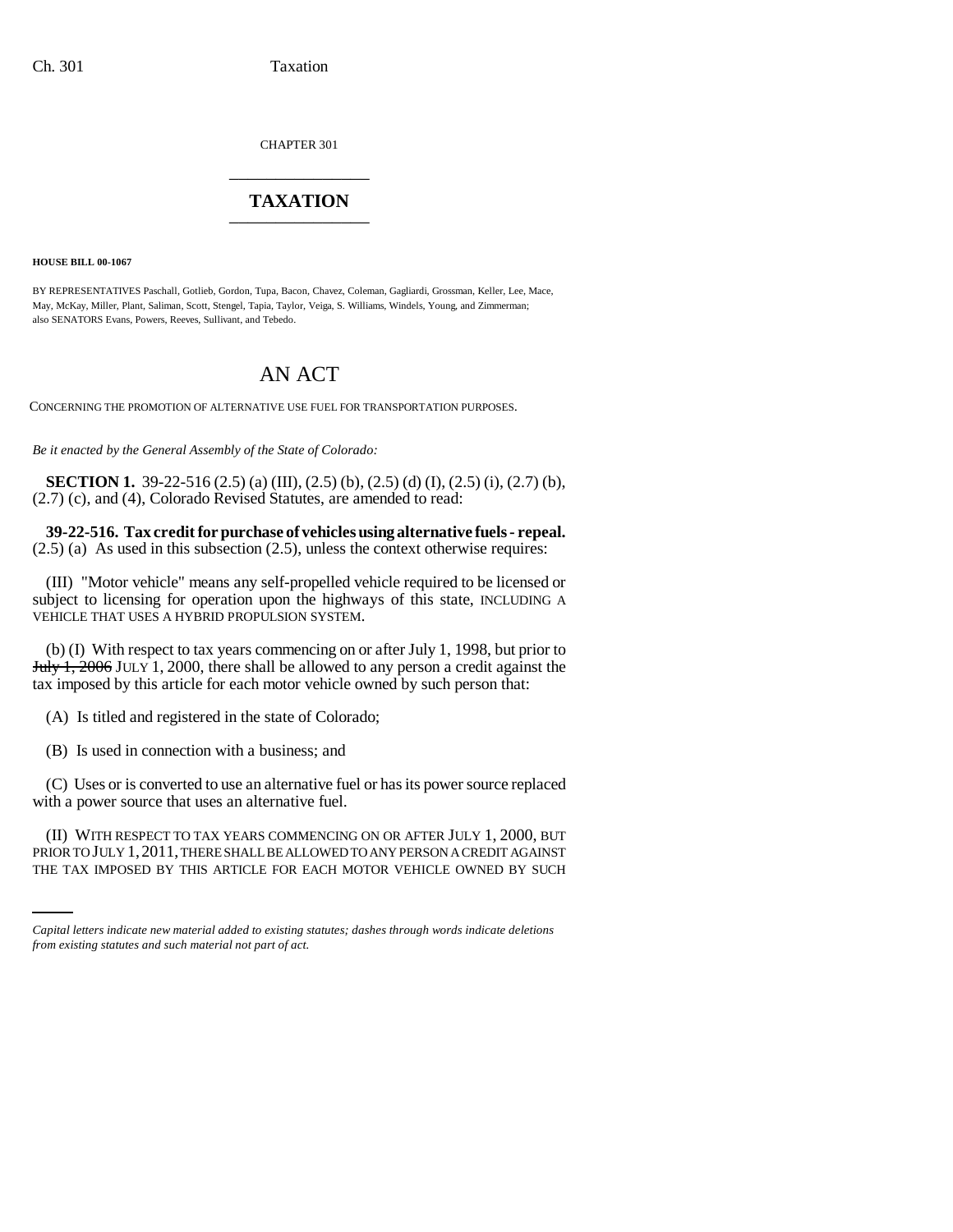PERSON THAT:

#### (A) IS TITLED AND REGISTERED IN THE STATE OF COLORADO; AND

(B) USES OR IS CONVERTED TO USE AN ALTERNATIVE FUEL OR HAS ITS POWER SOURCE REPLACED WITH A POWER SOURCE THAT USES AN ALTERNATIVE FUEL.

(d)  $(I)$  For the purposes of paragraph  $(c)$  of this subsection  $(2.5)$ , except as otherwise provided in subparagraph (II) of this paragraph (d), the percentage of the difference in actual cost incurred or the percentage of the actual cost incurred that may be claimed as a credit pursuant to paragraph (b) of this subsection (2.5) shall be as follows:

| <b>Certification</b><br>level:                                         | Tax years<br>commencing<br>on or after<br>July 1, 1998,<br>but prior to<br>July 1, 2001<br><b>JULY 1, 2006:</b> | Tax years<br>commencing<br>on or after<br><del>July 1, 2001</del><br><b>JULY 1, 2006,</b><br>but prior to<br>July 1, 2004<br><b>JULY 1, 2009:</b> | Tax years<br>commencing<br>on or after<br>July 1, 2004<br><b>JULY 1, 2009,</b><br>but prior to<br>July 1, 2006<br><b>JULY 1, 2011:</b> |
|------------------------------------------------------------------------|-----------------------------------------------------------------------------------------------------------------|---------------------------------------------------------------------------------------------------------------------------------------------------|----------------------------------------------------------------------------------------------------------------------------------------|
| Low-emitting vehicle                                                   | 50%                                                                                                             | 25%                                                                                                                                               | $0\%$                                                                                                                                  |
| Ultra-low-emitting<br>vehicle or<br>inherently low-emitting<br>vehicle | 75%                                                                                                             | 50%                                                                                                                                               | 25%                                                                                                                                    |
| Zero-emitting vehicle                                                  | 85%                                                                                                             | 75%                                                                                                                                               | 50%                                                                                                                                    |

(i) For income tax years commencing on and after January 1, 1999, but prior to July 1, 2006 JULY 1, 2011, a motor vehicle, conversion, or power source certified to the low-emitting vehicle emissions standard that is purchased by a person covered by the clean fuel fleet program in order to satisfy the minimum requirements of such program shall be eligible for a credit pursuant to this subsection (2.5).

(2.7) (b) With respect to tax years commencing on or after January 1, 1998, but prior to  $\frac{1}{2006}$  JANUARY 1, 2011, there shall be allowed to any person a credit against the tax imposed by this article in an amount equal to a percentage, as determined pursuant to paragraph (c) of this subsection  $(2.7)$ , of the actual cost incurred by the person during the tax year in constructing, reconstructing, or acquiring an alternative fuel refueling facility that is directly attributable to the storage, compression, charging, or dispensing of alternative fuels to motor vehicles.

(c) A person may claim the following percentage of costs described in paragraph (b) of this subsection (2.7) as a credit pursuant to this subsection (2.7):

(I) Fifty percent of the costs incurred on or after January 1, 1998, but prior to **January 1, 2001 JANUARY 1, 2006;**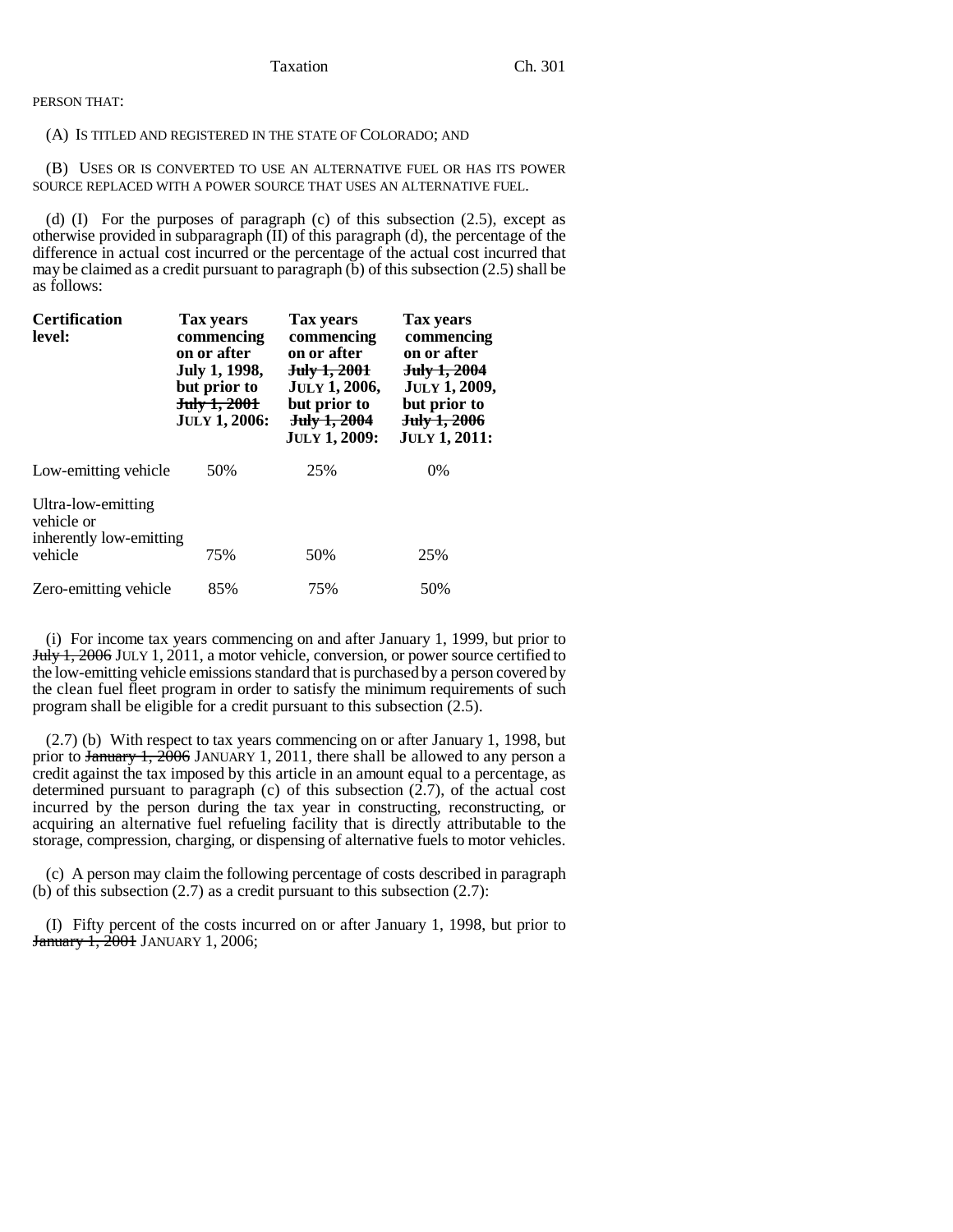### Ch. 301 Taxation

(II) Thirty-five percent of the costs incurred on or after  $\frac{1}{200}$  + JANUARY 1, 2006, but prior to January 1, 2004 JANUARY 1, 2009;

(III) Twenty percent of the costs incurred on or after January 1, 2004 JANUARY 1, 2009, but prior to July 1, 2006 JULY 1, 2011.

(4) This section is repealed, effective  $J_{\text{t}}/J_{\text{t}}$ , 2011 JULY 1, 2016.

**SECTION 2.** 39-33-101 (4), Colorado Revised Statutes, is amended to read:

**39-33-101. Definitions.** As used in this article, unless the context otherwise requires:

(4) "Motor vehicle" means any self-propelled vehicle required to be licensed or subject to licensing for operation upon the highways of this state, INCLUDING A VEHICLE THAT USES A HYBRID PROPULSION SYSTEM.

**SECTION 3.** The introductory portion to 39-33-102 (1), Colorado Revised Statutes, is amended to read:

**39-33-102. Rebate for motor vehicles using alternative fuels.** (1) On and after July 1, 1998, but prior to  $\frac{\text{July }1, 2007}{\text{ JULY}}$  1, 2012, the executive director shall be authorized to grant a rebate to a qualified entity for each motor vehicle owned by such entity that:

**SECTION 4.** 39-33-103 (2) (a) (I) and (3), Colorado Revised Statutes, are amended to read:

**39-33-103. Amount of rebate.** (2) (a) (I) For the purposes of subsection (1) of this section, except as otherwise provided in subparagraph (II) of this paragraph (a), the percentage of the difference in actual cost incurred or the percentage of the actual cost incurred by a qualified entity for which a rebate may be granted pursuant to this article shall be as follows:

| <b>Certification</b><br>level:                                         | For costs<br>incurred<br>on or after<br>July 1, 1998,<br>but prior to<br><del>July 1, 2001</del><br><b>JULY 1, 2006:</b> | For costs<br>incurred<br>on or after<br>July 1, 2001<br><b>JULY 1, 2006,</b><br>but prior to<br>July 1, 2004<br><b>JULY 1, 2009:</b> | For costs<br>incurred<br>on or after<br>July 1, 2004<br><b>JULY 1, 2009,</b><br>but prior to<br>July 1, 2006<br><b>JULY 1, 2011:</b> |
|------------------------------------------------------------------------|--------------------------------------------------------------------------------------------------------------------------|--------------------------------------------------------------------------------------------------------------------------------------|--------------------------------------------------------------------------------------------------------------------------------------|
| Low-emitting vehicle 50%                                               |                                                                                                                          | 25%                                                                                                                                  | 0%                                                                                                                                   |
| Ultra-low-emitting<br>vehicle or<br>inherently low-emitting<br>vehicle | 75%                                                                                                                      | 50%                                                                                                                                  | 25%                                                                                                                                  |
| Zero-emitting vehicle                                                  | 85%                                                                                                                      | 75%                                                                                                                                  | 50%                                                                                                                                  |